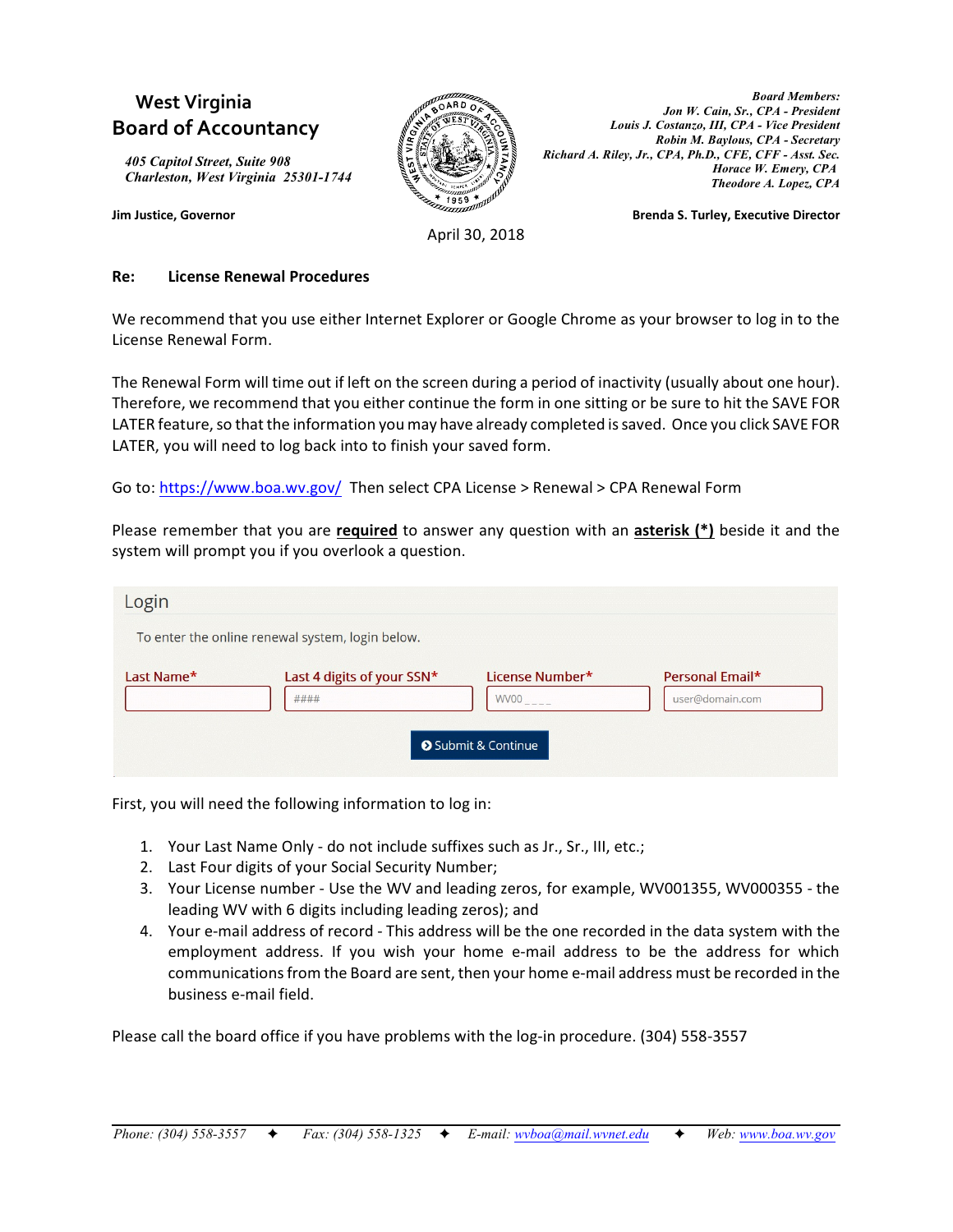#### **Save For Later feature**

After you complete the first page of the form, you may select **Save for Later** and your form will be saved for your next log-in. When you log back in, you will need to CONTINUE through the pages until you come to the last question you answered.

Do **not hit your browser's BACK button** as you progress through the renewal pages. If you must change an answer on a previous page, click EXIT (at the bottom of the page) and come back into the renewal form or SAVE FOR LATER and correct it as you progress through the pages.

# **Page 1 - Renewal Option**

**Renew License - Active Status**

Choose "YES" if you wish to renew your license to practice. You will be taken to a screen with your license information.

# Choose "NO" if you do not wish to renew.

A "NO" answer will take you directly to a CERTIFY page requiring you to attest that the information you are submitting is true and correct. Check mark that you agree, choose SUBMIT and CONTINUE. The next page will indicate that you have submitted your information successfully and allow you to create an ADOBE file of your renewal for download and save or print. A "NO" answer will change your status to INACTIVE once it is approved in the system.

# **Page 2** - **Licensee Information**

Informational section only - this section will indicate the name, license number and the current expiration date that the Board has on record.

#### **Personal Information**

This section will give you the opportunity to change your name, address, business address, and contact information such as phone, fax and e-mail address. The e-mail address you indicate as the business e-mail will be considered the "email address of record" and the information you will use to log in to any forms for which you have access.

#### **Name change**

In order to change your name in the online system, you will need to upload a copy of the legal document that changed your name. Please provide in Adobe .pdf format as indicated below.

- ▶ Changed by Court Order provide a scanned Adobe file of the court document that allowed your name to change.
- < Changed due to Marriage provide a scanned Adobe file of an official Marriage Certificate.
- Changed due to Divorce provide a scanned Adobe file of the first page indicating the Civil Action number and the page which indicates your name change. (Please do not provide the entire document.)

**Title Change**: You may indicate any new titles or designations that you wish to make public. (e.g., PhD, CFE, etc.)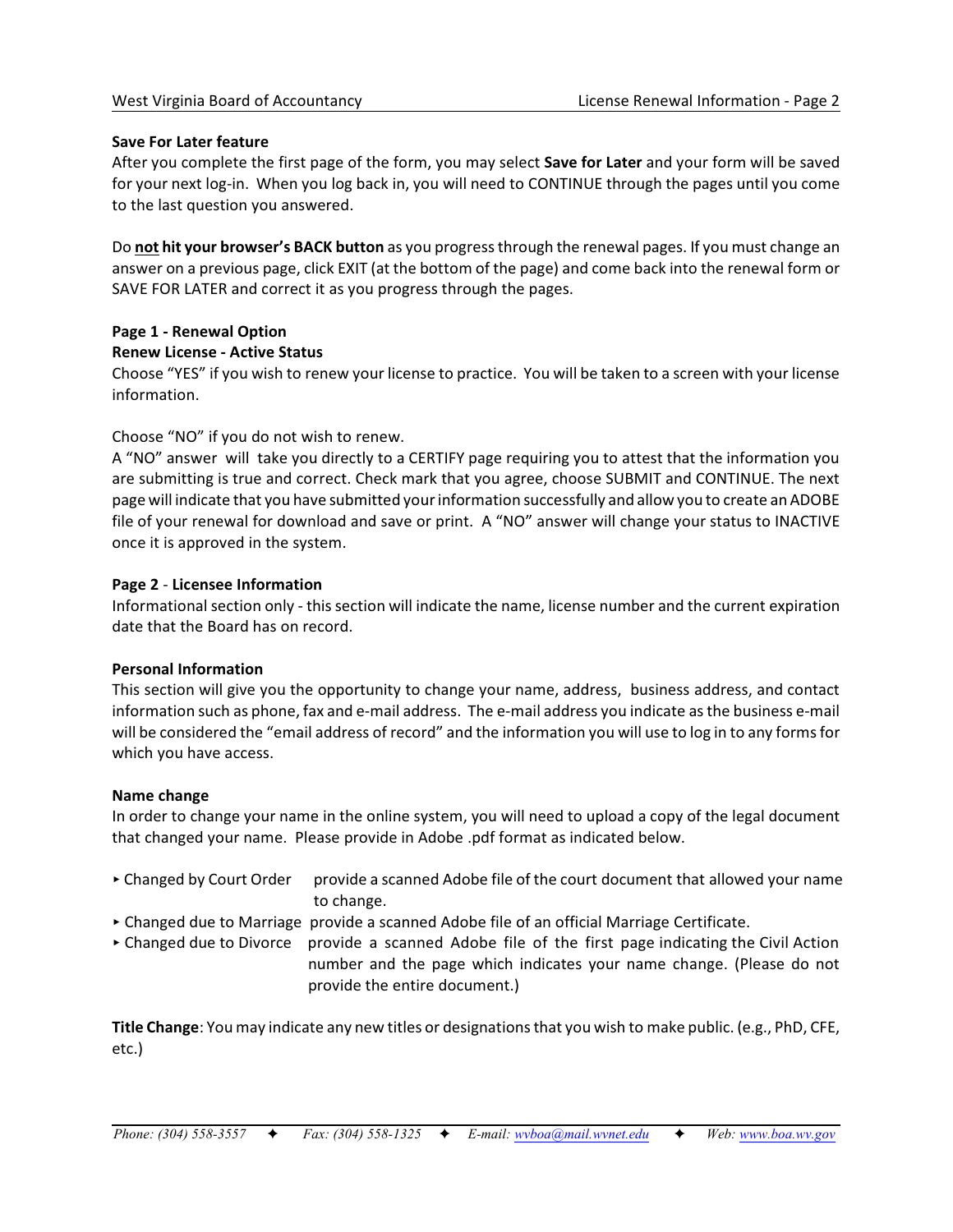**Contact Information change**: If your home address, phone, fax, or e-mail are different than that shown on your record on the screen, you are given the opportunity to change it here. Since this is a new system, the Board requests that you review the COUNTY information and correct any errors in the home and/or business counties.

**Business Contact Information**: If your business address, phone, fax, or e-mail are different than that shown on the screen, you are given the opportunity to change it here. Since this is a new system, the Board requests that you review the COUNTY information and correct any errors in the home and/or business counties.

You will also be given the opportunity to indicate where you wish correspondence via the U.S. Postal Service to be mailed - home or business. **The public address is the address that will be shown through the online verification system.** Please choose carefully, as this will be considered your public address for any printed roster of licensees, etc. (You may not choose Business Address if you do not have a business address. In that case, Board staff will change the setting to your home address.)

#### **Page 3 - Other Licenses**

The first box indicates the states that have previously been reported to the Board. The next box will contain the same information, but allow you to add or remove states, if applicable. The information in the second box will then become the states on record.

# **Race/Ethnicity**

Choose from the choices in the drop-down menu.

#### **Eligibility Questions**

Answer all questions truthfully. You will be given an opportunity to explain any YES answers to questions 4 to 11 once you finish this page.

#### **Page 4 - Explanations**

**This page will allow you to provide an explanation to YES answers to questions 4 to 11**. If you did not answer YES, then the Explanations page will not queue.

#### **Page 5** - **Child Support Questions**

**Page 6 - Certify** - Check mark the box to attest that you are providing true and correct information.

#### **Page 7 - Payment Options Page**

This page will give you the opportunity to select whether you personally will be paying for the renewal or if you are answering the questions and your firm will be paying for the renewal.

If you select that you will be paying for the renewal, the system will advance you to the Payment Page.

If you select that your firm will be paying for your renewal, the system will advance you to the Successful Renewal page. You will not be able you to print your license until your firm has made payment and your renewal has been approved into the system.